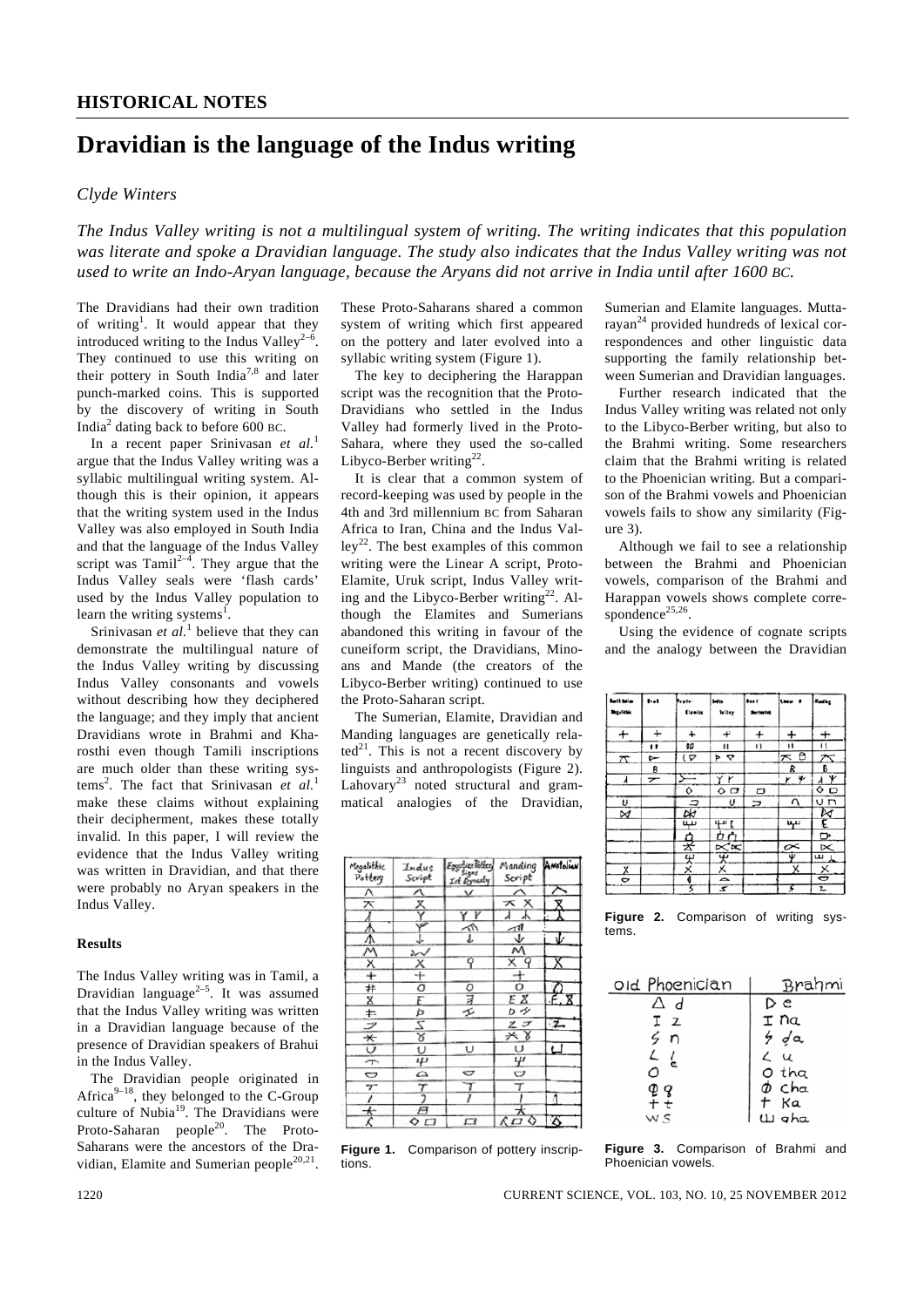| Harappan                              | Brahmi                      | Manding                         |
|---------------------------------------|-----------------------------|---------------------------------|
| $d$ $ta$                              | $d$ da                      |                                 |
| $\begin{array}{cc} 2 & a \end{array}$ | $X$ a                       | $\frac{3}{50}$ K                |
|                                       | $Z$ o                       | 7.5                             |
|                                       | $\wedge$ ga                 |                                 |
| z Ka<br>R ga<br>L ta                  | $\lambda$ ta                | $A$ ta                          |
| Ca                                    | $c + ha$                    |                                 |
| Ota                                   | Otha                        | $O$ ta                          |
| Dye                                   | $\triangle$ e               |                                 |
| $\perp$ ia                            | $\downarrow$ ya             |                                 |
| $\phi$ pa                             | $\n  a\n$                   | $\Box$ pd                       |
| <u> 14</u>                            | zl la                       |                                 |
| $d$ $k_0$                             | $d$ ca                      |                                 |
| $\Lambda$ 14                          | $L$ 4                       | $\sqrt{u}$                      |
| $7 \text{ su}$                        | $t$ for                     | $\sim$ $\omega$                 |
| 111 say                               | $T$ sa                      | $\sqrt{3}$ su                   |
| $E_{\tau}$                            |                             |                                 |
| $\overline{p}$ ipo                    | $E$ ja<br>d.va              |                                 |
| $Z$ $ka$                              | $\overline{\phantom{a}}$ da | $\frac{9}{16}$ $\frac{76}{169}$ |
| cl aga                                | Les gha                     |                                 |
| $\frac{1}{u}$                         | 4a                          |                                 |
|                                       | $\Gamma$ ra                 |                                 |
| $\nabla$ po-i                         | CH bi                       |                                 |

**Figure 4.** Comparison of Harappan, Brahmi and Manding signs.

language and the languages spoken by people using cognate scripts $2^{-5}$ , three assumptions could be made leading to the decipherment of the Harappan writing.

 1. It was assumed that the Harappan script was written in the Dravidian language.

 2. It was assumed that the Dravidian language shares linguistic and cultural affinities with the Elamites, Manding and Sumerians – all of whom used a similar writing system. This led to a corollary hypothesis that the Harappan writing probably operated on the same principles as the related scripts, due to a probable common origin.

 3. It was assumed that as the Harappan script had affinity to the Proto-Manding writing (Libyco-Berber) and the Manding language, it could be read by giving these signs the phonetic values they had in the Proto-Manding script as preserved in the Vai writing, since the northern Manding languages like Bambara and Malinke were genetically related to Dravidian languages like Tamil. The discovery of cognition between Vai and Harappan signs, and the corresponding relationship of sign sequences in the Harappan and Vai scripts helped lead to a speedy reading and decipherment of the Harappan signs.

 This made it possible to use symbols from the Manding-Vai script to interpret Harappan signs. The only difference was that when interpreting the phonetic values of the Harappan script, they were to be read using the Dravidian lexicon. The terms used to express the translation of Harappan signs were taken from Burrow and Emeneau's *Dravidian Etymological Dictionary*. Once the seals were broken down into their syllabic values, we only had to determine if the Harappan term was a monosyllabic word, or if it was a term that was made up of only one sylla $hle^{3-5}$ .

 A comparison of the Harappan signs, Brahmi and Vai writings showed that the signs had similar phonetic value. It is the similarity in phonetic value that allows us to read the Indus Valley writing use Vai signs $^{26}$ .

 Many would-be deciphers of dead languages have assumed that we cannot read ancient languages using contemporary or comparatively recent time–depth lexical material. This is a false view of archaeological decipherment. For example, Jean Champollion used Coptic to read the Egyptian hieroglyphics; and Sir Henry Rawlinson, used Galla (a Cushitic language spoken in Africa) and Mahra (a South Semitic language) to decipher the cuneiform writing.

## HISTORICAL NOTES



**Figure 5.** A unicorn seal. Note the manger under the head of the god.

 Moreover, we know from the history of the cuneiform writing that several different languages (Eblate, Elamite, Sumerian, Assyrian, Akkadian, etc.) were used in the cuneiform script. This meant that if cuneiform could be used to write different languages, why could the Proto-Saharan script not be used in ancient middle Africa (and later Asia and Europe), to write genetically related languages like the Manding and Dravidian groups (Figures 1 and 2).

 The decipherment of the Harappan seals $2-5$  showed that they did not contain the names and titles of their owners. They are talismans, with messages addressed to the Harappan gods requesting blessings. This is in sharp contrast to the Mesopotamian seals which were used for administrative and commercial purposes.

 The Harappan seals illustrate that the Harappan believer wanted from his god: (1) a good fate, (2) spiritual richness, (3) virtue, (4) humility and (5) perserverance $27$ . They were protective amulets found in almost every room in the city of Mohenjo-Daro.

 The Harappan writing was read from right to left. Figure 5 depicts the average Harappan seal and its talismanic formula: depiction of Deity X (in this case Maal/ Mal) as an animal, and then the votive inscription written above the deity.

 The manger, under the head of Maal is made up of several Harappan signs. It reads Puu-i-Paa or 'A flourishing condition. Thou distribute (it)'.

 The Harappan seals were often found by archaeologists in a worn out condition. The fact that the seals often had holes drilled at the back, suggests that they were tied with a string and hung around the neck or from belts (Figure 6).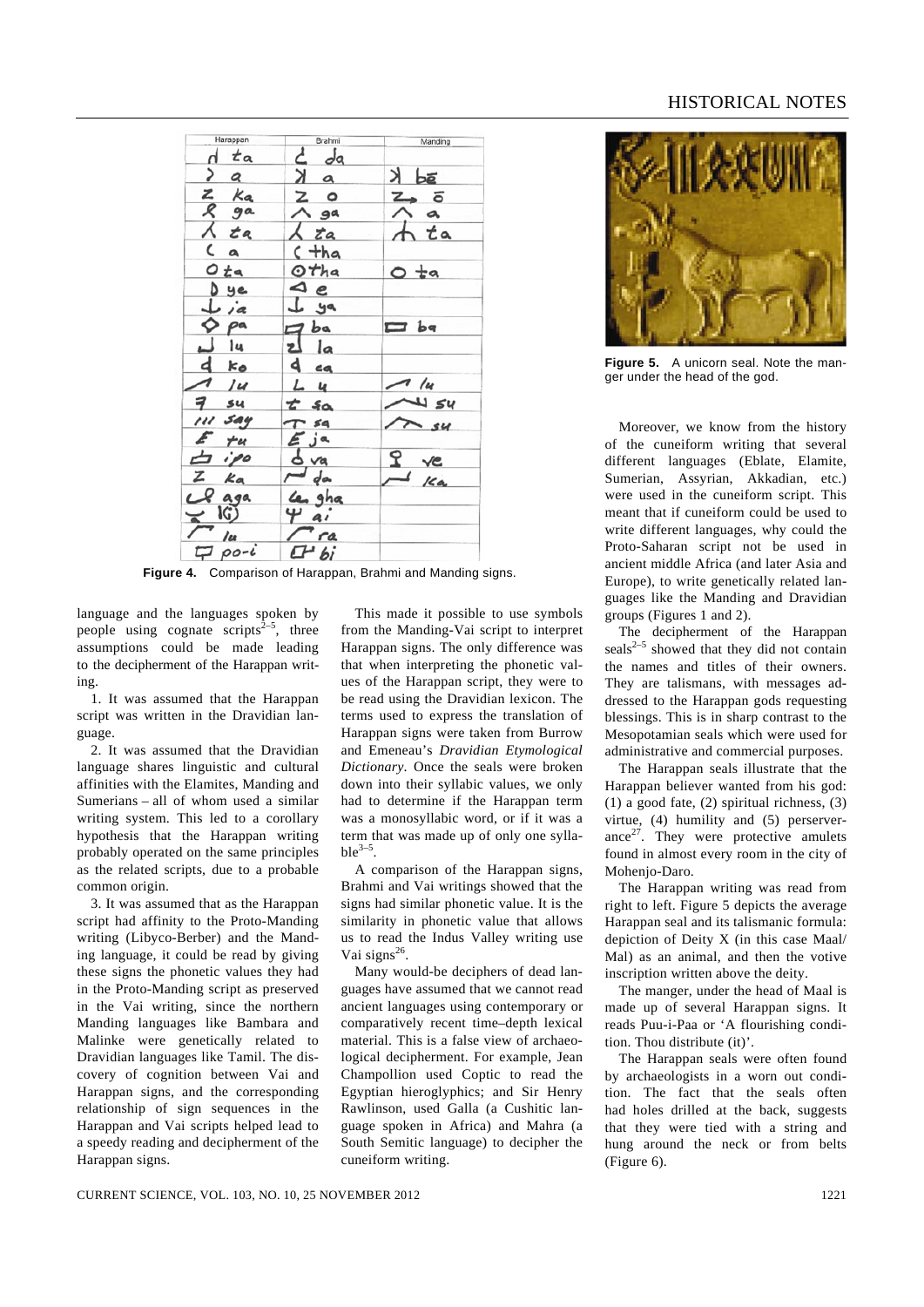# HISTORICAL NOTES

 The importance of the Harappan seals as amulets is attested too by the popularity of wearing totems among the Dravidians. During the Sangam period (of ancient Dravidian history), the warriors and young maidens wore anklets with engraved designs and or totemic signs. Moreover at the turn of the century, in South India, it was common for children to wear an image of Hanuman around their neck; whereas wives wore a marriage totem around their necks as a symbol of household worship.

 In the Harappan worldview animals were used in many cases to represent characteristics that human beings should exhibit. As a result the bird was recognized as a symbol of the highest love, due to devotion to its offspring; and the elephant due to its strict monogamy symbolized the right attitude towards family life and social organization.

 The principal Harappan gods are all depicted on the Harappan seals. The main god of the Harappans was the unicorn. The unicorn probably represented Maal (Vishnu or Kataval). This god was held in high esteem by the cowherds and



**Figure 6.** Perforated boss on the back of many seals.



**Figure 7.** Seals depicting the Harappan gods.

shepherds. Other Harappan gods were represented by the water buffalo, humped bull, elephant, rhino, tiger and mythological animals (Figure 7).

 The crescent-shaped horns of the oxen or castrated bull on some Harappan seals may represent the mother goddess 'Kali'. The lunar crescent shape of the oxen's curved horns recalled the lunar crescent which was the primordial sign for the mother goddess.

 Siva was probably represented by the the short-horn bull. The elephant on the Harappan seals may have represented Ganesa/Ganesha, the elephant-headed god of India. In the 'Laws of Manu', it is written that Ganesha is the god of the 'shudras', the aboriginal population of India. The Tamilian name for the elephant god is 'Pillaiyar, palla and veeram'. The hunter figure on Harappan seals wearing the horned headdress and armed with a bow and arrow may have been Muruga, the son of Uma.

 Pillaiyar is considered the shrewdest of animals. He is associated with harvest time, abundance and luck. The appearance of mythological animals on the Harappan seals may refer to Pillaiyar or Ganesha in one of his many transformations.

 Writing was never lost among Dravidian speakers in South India. The earliest writing appeared on South Indian megalithic ceramics. These signs were the same as those of the Indus Valley signs<sup>2,7,8</sup>.

 Indus Valley-type signs continued to be produced throughout India, especially South India as evidenced by the appearance of these signs on megalithic pottery, burial urns and palm leaf manuscripts. The evidence, when we considered the cermaic scripts, showed an unbroken history of writing from Harappan to contemporary times.

 Archaeologists agree that black and red ware (BRW) unearthed on many South Indian sites is analogous to Indus valley BRW used by Dravidian-speaking people in South India28. The BRW style has been found on the lower levels of Madurai and Tirukkampuliyur<sup>7,8</sup>. Lal<sup>19</sup> showed that the South Indian BRW was related to Nubian ware dating to the Kerma dynasty. This is supported by the appearance of Harappan signs on India pottery (Figure 8).  $La<sup>8</sup>$  also found that 89% of the graffiti marks on the megalithic red-and-black ware had an affinity to Indus Valley signs. This indicated that the Indus Valley writing should be read from right to left. This view was later confirmed by Mahadevan<sup>29</sup> in 1986.

 Singh28 believes that BRW radiated from Nubia through Mesopotamia and Iran southward into India. BRW is found at the lowest levels of Harappa and Lothal dating to  $2400$  BC. Nayar<sup>30</sup> proved that BRW of Harappa had affinity to predynastic Egyptian and West Asian pottery dating to the same time-period.

 After 1700 BC, at the end of the Harappan civilization, BRW spread southward into the Chalcolithic culture of Malwa and Central India down to Northern Deccan and eastward into the Gangetic Basin. The BRW of the Malwa culture occupied the Tapi Valley Pravara Godavari and the Bhima Valley. In addition, we found that the pottery used by the people at Gilund, Rajasthan on the banks of the Bana River, was also BRW (http:// bestindiatours.com/archaeology/harappan/ Gilund.html). This indicates that the people at Gilund, like other people in North India at this time were Dravidian speakers, given their pottery. If this is so, the building where the 'bin' containing the cache of BMAC seals was found pro-



**Figure 8.** *a*, Indus pot from Revi. *b*, Adichanallur urn, Tamil Nadu.

6

1222 CURRENT SCIENCE, VOL. 103, NO. 10, 25 NOVEMBER 2012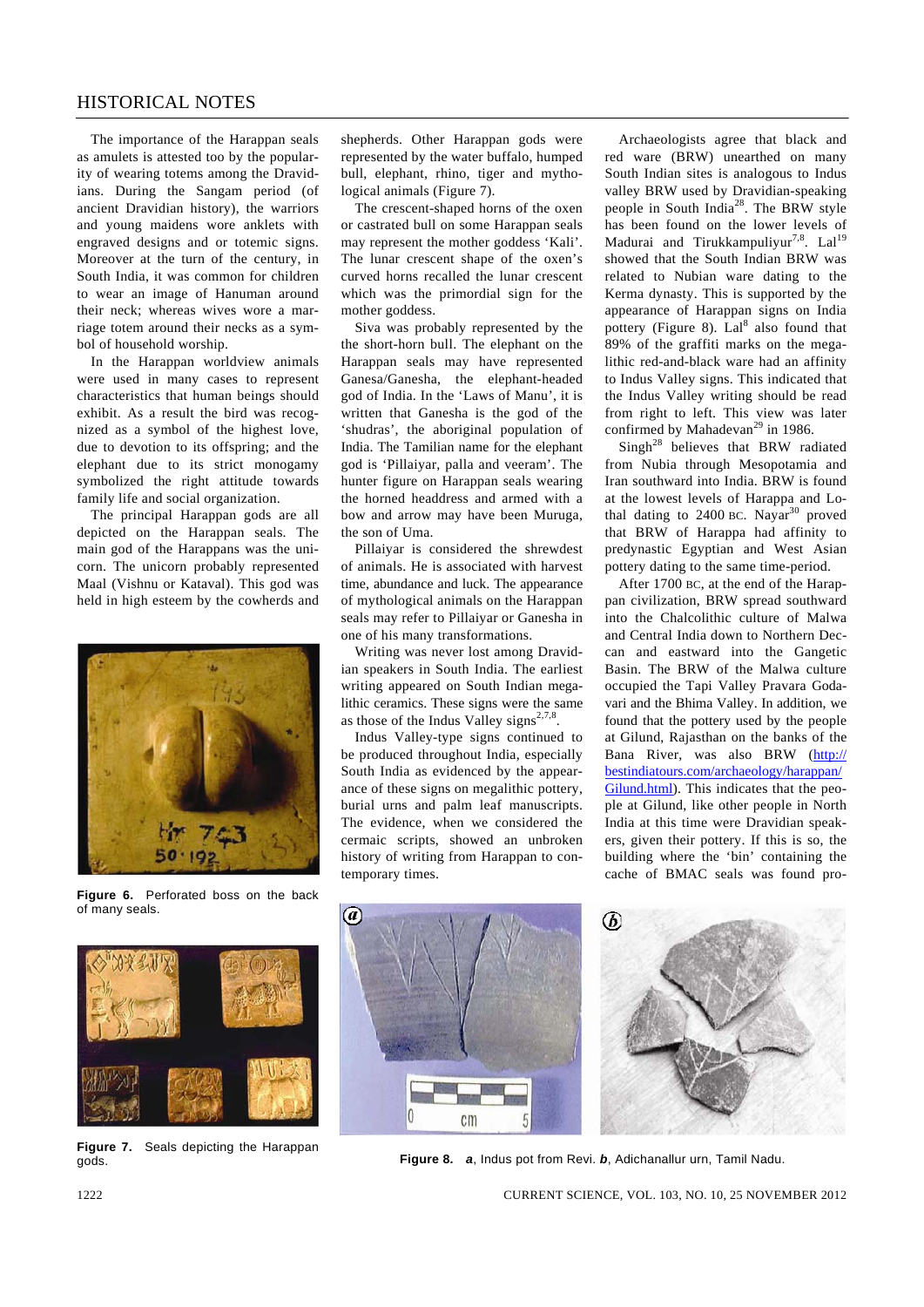bably represented a warehouse where exotic objects imported from Central Asia were stored. Let us not forget that Central Asia was a major centre for Harappan copper and tin for hundreds of  $years<sup>31</sup>$ .

Gurumurthy<sup>32</sup> found, like Lal before him, that the graffiti on South Indian pottery was engraved with Harappan signs. He found that the Tamil Nadu pottery graffiti agrees with Brahmi letters dating back to 1000 BC. This further supports the view that continuity existed between Harappan writing and Brahmi–Tamili writing discovered in South India.

 The recent discovery of a Tamil– Brahmi inscription at Adichanallur is interesting (Figure 9) because the site is dated between 1500 and 500 BC by thermo-luminescence<sup>2</sup>.

 Satyamurthy (Archeaological Survey of India  $(ASI)$ ) has dated<sup>2</sup> the inscription to 500 BC. Sampath has tentatively read the inscription as 'Ka ri a ra valnal ta'. This inscription is interesting because the date for the site would place the writing at an age hundreds of years prior to the introduction of Brahmi writing in India.

 It is no secret that the megalithic sites of India have yielded many inscriptions that agree with signs associated with the Indus Valley writing. Moreover, it is no secret that Lal<sup>8</sup> was able to learn the direction for the writing of the Indus Valley script by studying cognate sites on South Indian pottery.

 Since the date of this inscription is very early, it suggests that it may be written in the Tamil of the Indus Valley seals. I decided to test this hypothesis by attempting to read the Adichanallur inscription based on my decipherment of the Harappan writing. The Adichanallur inscription has five singular signs and two compound signs (5&6). We will read the inscription from left to right.



**Figure 9.** Inscribed pot from Adichanallur.

 Reading the signs from left to right we have the following: (1) *ta*, (2) *na*, (3) *ka*, (4) *I*, (5) *tata*, (6) *uss vey* and (7) *gbe.* Signs 2 and 7 are not normally found in the corpus of Harappan signs. As a result, I had to refer to the Vai inscriptions which I have used over the years to find the phonemic values of the Harappan signs. In Vai, the term gbe, means 'righteousness'.

 The transliteration of the inscription therefore reads: Ta na ka i tata uss-vey gbe. The translation of the inscription is the following: 'Tanaka, give him greatness, open (up for his) Fate righteousness'. The term tata, can be read as greatness or father. So we might also read the inscription as follows: 'Thou father Tanaka, (will have a) Fate blossoming Righteousness'.

 These readings of the Adichanallur inscription are tentative<sup>2</sup>. This epigraphic finding and others make it clear that the history of writing in India must be re-written. The epigraphic evidence from South India indicates that the Indian writing has a continuous history spanning from the Indus Valley times down to South Indian pottery and later Tamili writing<sup>2</sup>.

 Yet, the fact remains that the inscriptions from this site are older than any Brahmi inscriptions. It stands to reasoning that these inscriptions may be read syllabically, rather than as an alphabet. This would explain the economy of signs used to write this obituary. I look forward to reading by 'experts' in this area.

 The punch-marked coins of India also show the continued use of Indus Valley signs after the decline of civilization in the Indus Valley. Rajgor<sup>33</sup>, gives a detailed history of punch-marked coins in India dating from 600 BC to the rise of Magadha around 400 BC.

Kalyanaraman34 provides a detailed discussion of the relationship between the punch-marked coins of India and the Harappan writing. As can be seen from Figure 10, the punch-marked coins and Indus Valley signs are similar $35$ .

 It is also interesting to note that Thapliyal in *Studies in Ancient Indian Seals*, found that many Indian seals from the 3rd century BC to the 7th century AD, portrayed animals, with an inscription above the animal (just like in the case of the Harappan seals), which was indicative of the religious views of the owner of the seal. This evidence supports our finding that these seals were worn (or carried) by the Harappans to help them remember their goals, and to obtain guidance from their deity.

| <b>PUNCH</b>  | <b>INDUS VALLEY</b> |                                                   | PUNCH INDUS VALLEY |                | PUNCH INDUS VALLEY |                  |          |          |                 |
|---------------|---------------------|---------------------------------------------------|--------------------|----------------|--------------------|------------------|----------|----------|-----------------|
| 15            |                     | 288                                               |                    | 1Q             | $\approx$          | 364              |          | ₰        | 331             |
| ⊞             | 田                   | 296                                               |                    |                | $\sqrt{3}$         | 355              |          | ⇕        | 341             |
| 噩             | 嘂                   | 301                                               |                    | $20^{1}$       |                    |                  | X)       |          |                 |
| 回             | 回                   | (Plate<br>$\frac{\text{C}\text{X} \text{N}}{516}$ |                    | SP             | ₽<br>999           | 97               | ጵ<br>↟   | ℷ        | 37°             |
| <b>REST</b>   | ED                  | 120                                               |                    | 21             |                    | 251              | ★        | ᡃᡫ       | 369             |
| 16            |                     | 48                                                |                    | 8<br>88        | $\frac{18}{18}$    | 183              | ₩        | 加水       | 389             |
| ⊙             |                     |                                                   |                    | 22             |                    |                  |          |          | 379             |
|               | 0                   | 49                                                |                    | r<br>23        | N                  | 192              | ᠰ        | ∧        | 277             |
| ⊛             |                     | 73                                                |                    | 父              | $\times$           | 322              | ለአል      | ጵጵ       | 37 <sup>1</sup> |
| ⊛             | ⊕                   | 77                                                |                    | 24<br>$\,{}^+$ | $\ddot{}$          | Plate            | 11<br>⊬  | B        | 324             |
| $\circledast$ | 0                   | 80                                                |                    | ਜ਼             | 卍                  | CXIV,<br>passim. |          | cp. Jo   | 378             |
| 8             | $\alpha$            | 99                                                |                    | 25             | ₿                  | 53               | $\infty$ | $\infty$ | 157             |
| 18            | 8                   | 217                                               |                    | 26             |                    |                  | шш       | щш       | 254             |
| χ             | X                   | 200                                               |                    | ୪              | ัช                 | 178              |          |          | $139_1$         |

**Figure 10.** Comparison of punch-marked coin signs and Indus Valley writing.

CURRENT SCIENCE, VOL. 103, NO. 10, 25 NOVEMBER 2012 1223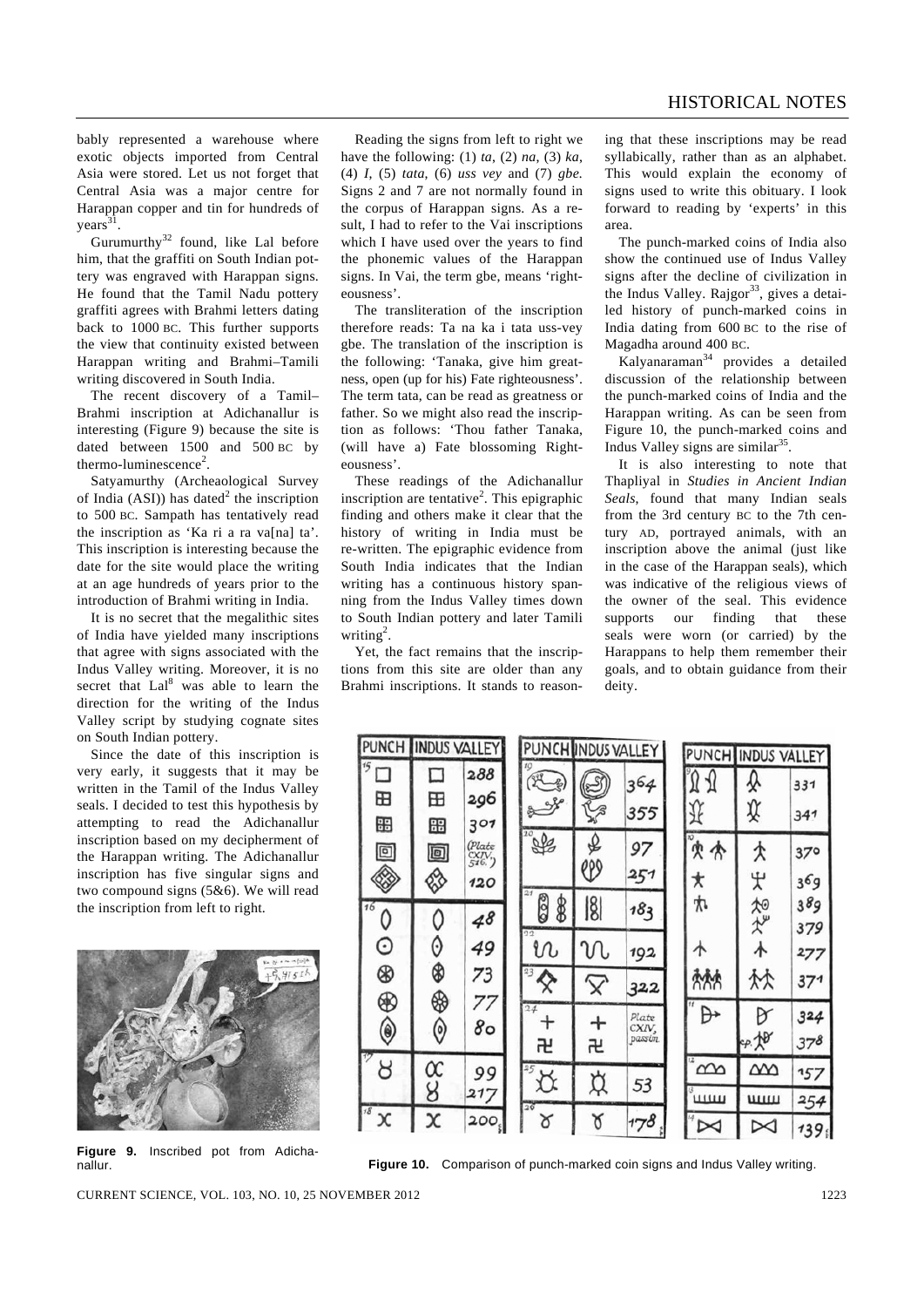#### **Discussion**

Controversy has surrounded the identity of the Indus Valley writing. While the Indus Valley script was a system of writ $ing^{36,37}$ , the seals were 'wish statements' or 'talisman'<sup>36</sup>

 We can read the Harappan signs by giving them the same sound values as the Vai writing $2-5$ . The Vai speak a Mande language.

 The decipherment of the Indus Valley writing allows us to understand its grammar<sup>4,5</sup>, and we have a dictionary of Indus Valley signs to read the Indus Valley seals $<sup>6</sup>$ . We are able to do this because the</sup> Mande languages are related to Sumerian, Elamite and Tamil<sup>3,20–22,24</sup>. The Indus valley signs were assigned the phonetic value of similar signs in the Vai writing. This comparison indicated that the Indus Valley signs and Brahmi signs were analogous. This test illustrated that the writing systems were genetically related.

 The decipherment of the Indus Valley writing<sup>2-6</sup> indicates that the Brahmi script is a descendent of the Harappan writing. Many scholars have suggested continuity between the Harappan script and the Brahmi semi-alphabetic writing. Hunter and Langdon believed that there was a connection between Harappan and Brahmi writings. Moreover, Mahalingam has made it clear that the Brahmi script was probably invented to write non-Aryan languages.

 Other points supporting this view are the Boustrophedon style of writing the Harappan signs, and the Asokan inscriptions at Yerragudi in Andhra Pradesh. Evidence of Brahmi being written from right to left comes from Sinhalese inscriptions, and early coins from Eran.

 Some scholars dispute the theory that a continuity exists between the Harappan and Brahmi scripts. This is false. The Brahmi and Old Phoenician share similar shapes, but the characters lack phonemic agreement (see Figure 3). The origin of the Brahmi writing is Ethiopic.

Srinivasan *et al.*<sup>1</sup> argue that there were Indo-European speakers in the Indus Valley<sup>37</sup>. However, there is no evidence of this population living in the Indus Valley during Harappan times.

 Archaeological and linguistic evidence indicates that the Dravidians were the founders of the Harappan culture which extended from the Indus Valley through northeastern Afghanistan and into Turkestan<sup>2-5</sup>. The Harappan civilization existed

from 2600 to 1700 BC. The Harappan civilization was twice the size the Old Kingdom of Egypt. In addition to trade relations with Mesopotamia and Iran, the Harappan city states also had active trade relations with the Central Asian peoples. The Indus Valley people cultivated millets $38$ .

 To compensate for the adverse ecological conditions, the Harappans first settled at sites along the Indus river $39-41$ . The Dravido-Harappans occupied over 1000 sites in the riverine Indus Valley environments, where they had soil and water reserves $40$ . The Harappan sites spread from the Indus Valley to Ai Kharnoum in northeastern Afghanistan and southward into India. In Baluchistan and Afghanistan, Dravidian languages are still spoken today. Other Harappan sites have been found scattered in the regions adjacent to the Arabian Sea, the Derajat, Kashmir and the Doab.

 The Indus region is an area of uncertain rains because it is located on the fringes of the monsoon. Settlers in the Indus Valley had to suffer frequent droughts and floods. Severe droughts frequently occurred in the Indus Valley and so the people dug wells to ensure for themselves a safe supply of water. To compensate for the adverse ecological conditions, the Harappans settled at sites along the Indus river.

 The mature Harappan civilization can be divided into two variants – the Sorath Harappan and the Sindhi Harappan<sup>42,43</sup> The Sindhi Harappan sites were characterized by elaborate architecture, fired brick construction, sewage systems and stamp seals. These have been found in Gujarat, Kutch, the Punjab, Haryana and Uttar Pradesh. The major Sindhi cities include Mohenjodaro, Lothal, Rangpur, Harappa, Desalpur, Shirkotada, Manda, Ropar, Kalibangan and Chanhudaro.

 The Sindhi Harappans possessed a script as well as massive brick platforms, well-digging, a system of weights and measures, BRW, metal work and beads $42$ . The Harappans were masters of hydraulic engineering.

 They were a riverine people that practised irrigation agriculture. They had both the shaduf and windmills $41$ . In the Harappan sites domestic quarters and industrial areas were isolated from each other.

 The Sorath Harappan sites lacked stamp seals, ornaments and elaborate architecture. Sorath is the ancient name for Saurashtra. The Sorath Harappan sites are located in Saurashtra, Kulli and the Harappan style of Baluchistan and Gujarat.

 The Dravido-Harappans occupied over 1000 sites in the riverine Indus Valley environments, where they had soil and water reserves<sup>40</sup>.

 Due to changes in the environment of the Indus Valley, much of the area became more arid. This led to many Harappans migrating out of the Indus Valley into India, to settle in Gujarat, Punjab, Haryana and other parts of western Uttar Pradesh between 1700 and 1000 BC.

 It was in Gujarat that the Dravidians probably first came into contact with the Aryans. Here we find examples of the plain grey ware (PGW) used by the Indo-European speaking peoples of India7,44. According to  $\text{Lal}^7$ , the Vedic Aryans are associated with PGW. The beginning of the PGW phase has been extropolated<sup>45</sup> back to 1000 BC.

 After 1700 BC, with the end of the Harappan culture BRW spread southward into the Chalcolithic culture of Malwa and Central India, down to northern Deccan and eastward into the Gangetic Basin. Joshi46 during his excavations in Haryana and Punjab found PGW dating between 1600 and 1300 BC. The radiocarbon dates for PGW are far too late to support an Indo-Aryan hypothesis for the Harappan language<sup>46</sup>.

 The users of BRW in Gujarat between 1700 and 100 BC, were in communication with the Dravidians of the Malwa culture<sup>47</sup>. The BRW people of the Malwa culture occupied the Tapi Valley, Pravara Godavari and the Bhima Valley<sup>47</sup>. As a general rule the BRW horizon precedes the PGW period<sup>28</sup>. The PGR period is associated with the Indo-Aryan speakers.

 Here on the Gangetic Plains we see the emergence of PGW<sup>44</sup>. The presence of PGW points to the probable first contact between the Proto-Dravidians and the Indo-Aryans.

### **Conclusion**

The Indus Valley writing was in a Dravidian language $1-5$ . The Dravidians originated in Africa and were associated with the C-Group people<sup>15,16,19</sup>. The Dravidians share genetic material with the Africans<sup>17,18</sup>.

 The decipherment of the Harappan seals indicates that the seals and copper plates/tablets are amulets or talismans $2^{-6}$ . They are messages addressed to the Dra